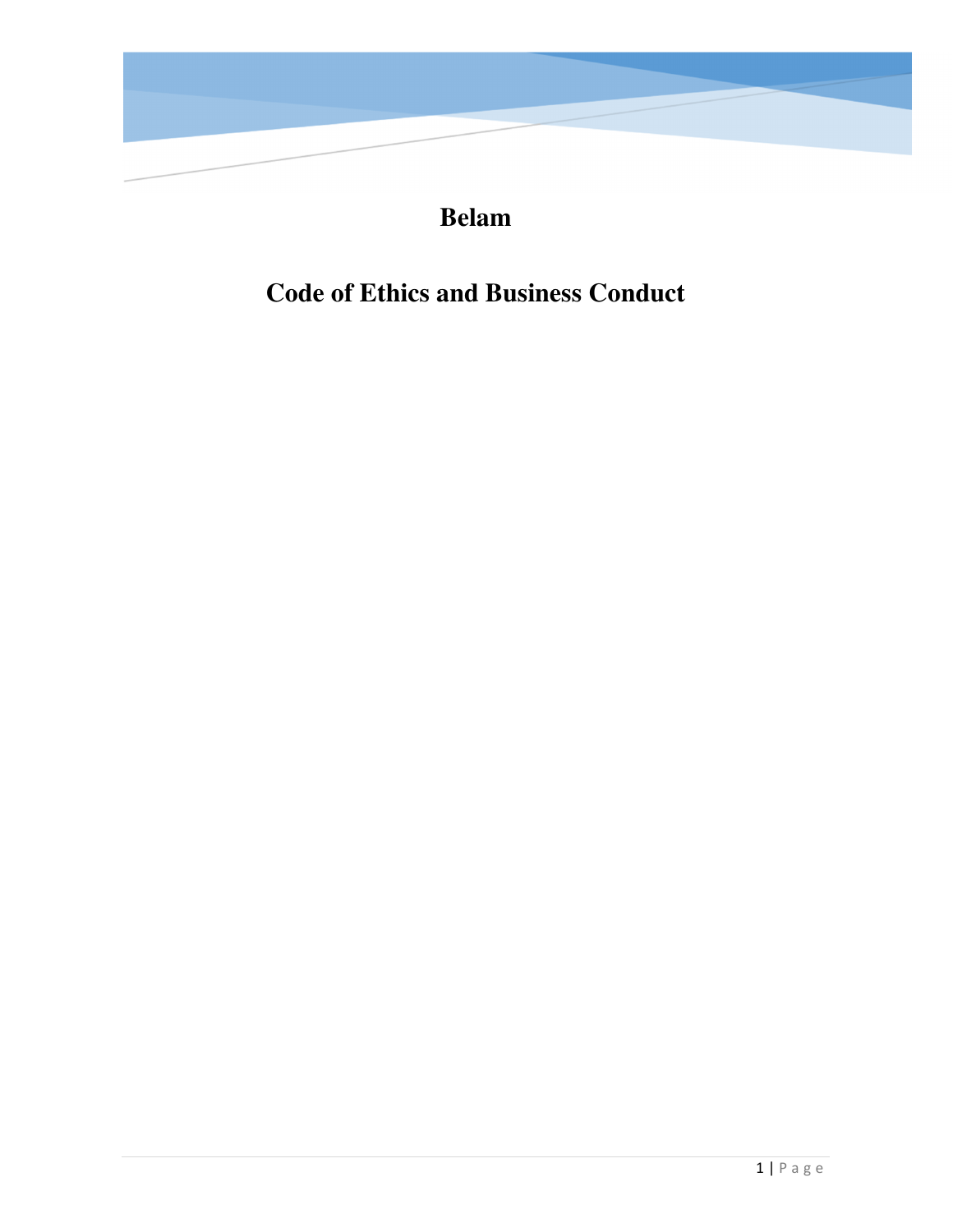

# **Belam Mission Statement**

We are committed to providing superior value and service to our customers and sustained profitability to our shareholders by investing in our people and products.

We lead through innovation and outstanding product safety, efficiency and performance.

Our standards are high. We define excellence and we deliver.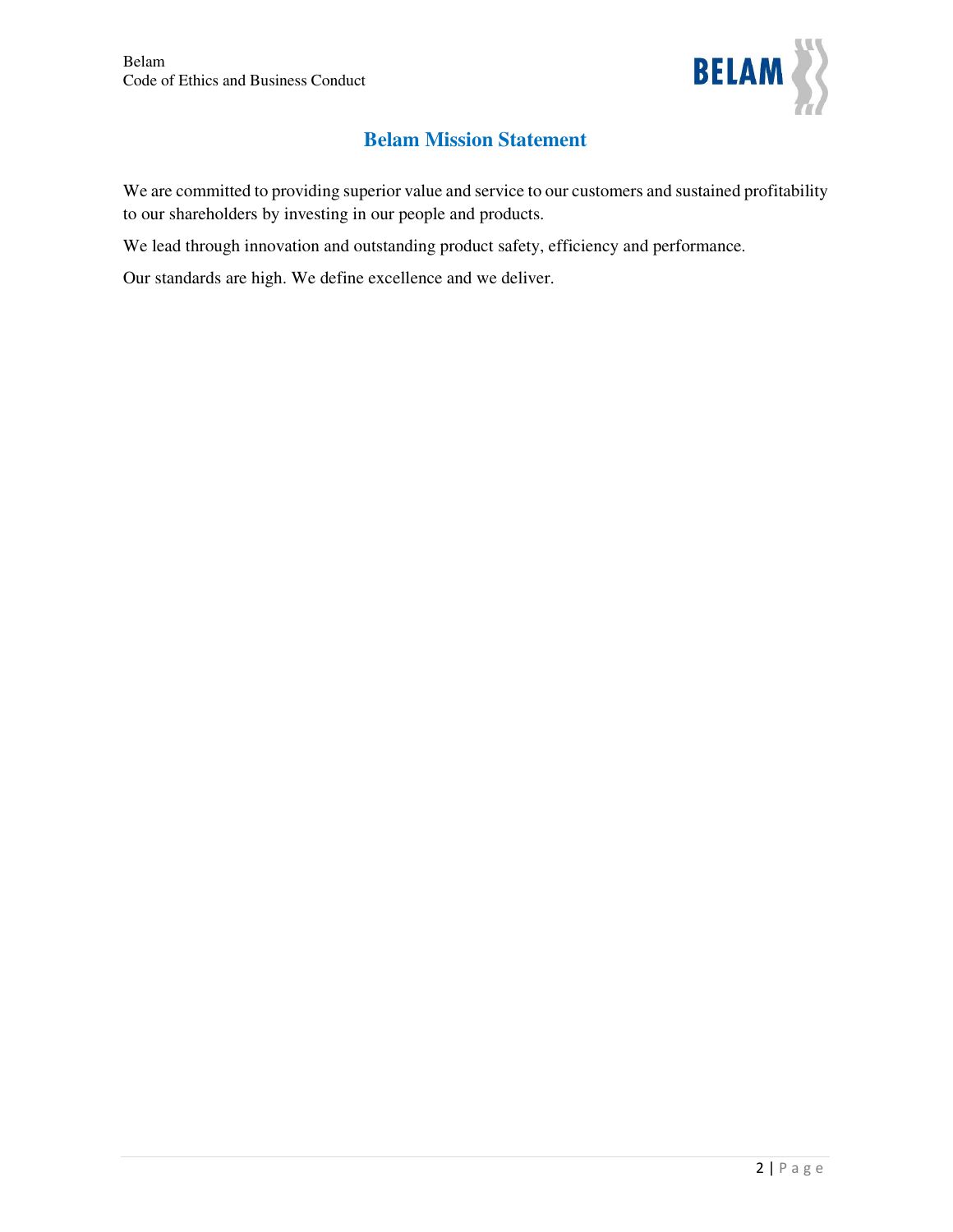

# **Table of Contents**

| 1.                 |  |
|--------------------|--|
|                    |  |
|                    |  |
|                    |  |
|                    |  |
| 2.                 |  |
|                    |  |
|                    |  |
| 3.                 |  |
| $\boldsymbol{4}$ . |  |
|                    |  |
|                    |  |
|                    |  |
|                    |  |
|                    |  |
|                    |  |
|                    |  |
|                    |  |
|                    |  |
|                    |  |
|                    |  |
|                    |  |
|                    |  |
|                    |  |
|                    |  |
|                    |  |
|                    |  |
|                    |  |
|                    |  |
|                    |  |
|                    |  |
|                    |  |
| 5.                 |  |
|                    |  |
|                    |  |
|                    |  |
|                    |  |
|                    |  |
|                    |  |

Note: To simplify the text, the masculine implies the feminine and the singular implies the plural unless the context indicates otherwise.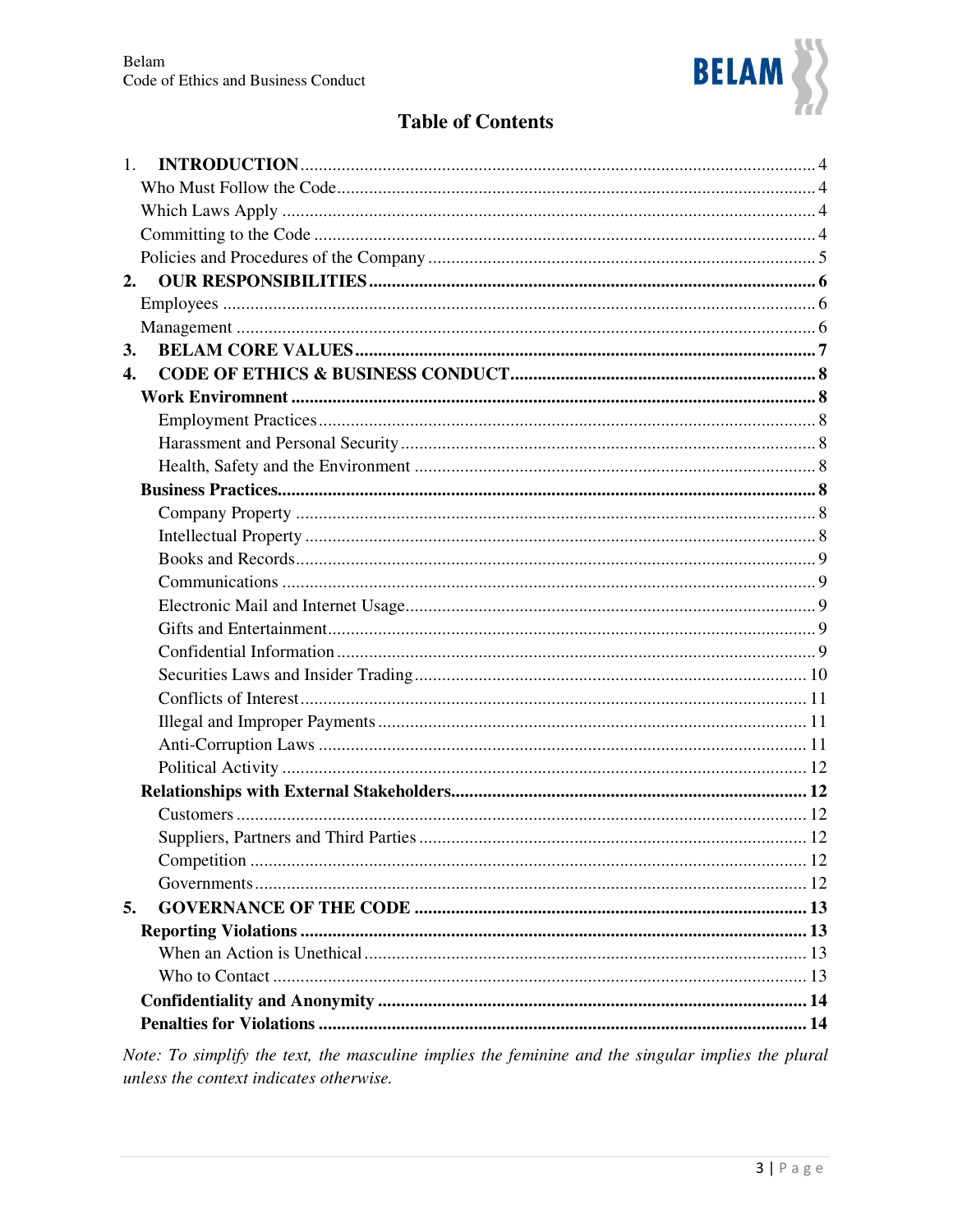

# **1. Introduction**

This Code of Ethics and Business Conduct<sup>1</sup> explains the standards of behaviour that Belam<sup>2</sup> expects of you in your daily activities and dealings with others. The Code cannot foresee every situation that might arise. Rather, it identifies guiding principles to help you make decisions consistent with Belam's values and reputation. You should also familiarize yourself with various corporate policies that provide more detailed guidance on specific issues that may affect your work, such as international business and marketing; Internet policy; health, safety and the environment; and human resources.

When a company practises and promotes ethical behaviour, everyone benefits. Being honest, forthright and consistent in our dealings with others fosters a positive work environment. A company that prides itself on integrity inspires confidence in employees, customers, shareholders, suppliers and the wider community. From time to time, changes in the business context or regulatory environment create a need for new guidelines. As a result, the printed version of the Code is subject to change without notice. Any updates will appear in the electronic version of the Code posted on the Belam Web site.

## **Who Must Follow the Code**

This Code applies at all times, without exception, to all members of the Board of Directors and all Belam employees<sup>3</sup>. Belam suppliers and partners are also expected to adhere to the Code when dealing with or acting on behalf of Belam.

## **Which Laws Apply**

As an international company, Belam does business in many countries around the world. As a result, we are subject to the laws of many jurisdictions, including nations, provinces, states, municipalities and international bodies, such as the European Union. Belam and its employees must obey the law in each jurisdiction where the Company operates. If a conflict should arise between the applicable laws of different countries where Belam does business, or between the Belam Code and any law or regulation, the matter should be brought to the attention of a Belam Legal Services representative.

#### **Committing to the Code**

 $\ddot{\phantom{a}}$ 

Where applicable, newly-hired employees must sign an acknowledgement that they have read and understood the Code. Designated members of senior management are also required to annually sign an acknowledgement stipulating not only that they have read and understood the Code, but also that they have neither breached nor are aware of any breach of the Code's provisions.

*<sup>1</sup> Hereinafter, Belam's Code of Ethics and Business Conduct will be referred to as "the Code."* 

*<sup>2</sup> Hereinafter, the word "Company" means Belam, its groups, divisions and subsidiaries, unless stated otherwise.*

<sup>&</sup>lt;sup>3</sup> Belam's Code applies to all employees, including management. In the Code, the word "employee" includes all *managers. For specific provisions concerning supervisory and executive employees, see the section on Management's Responsibilities.*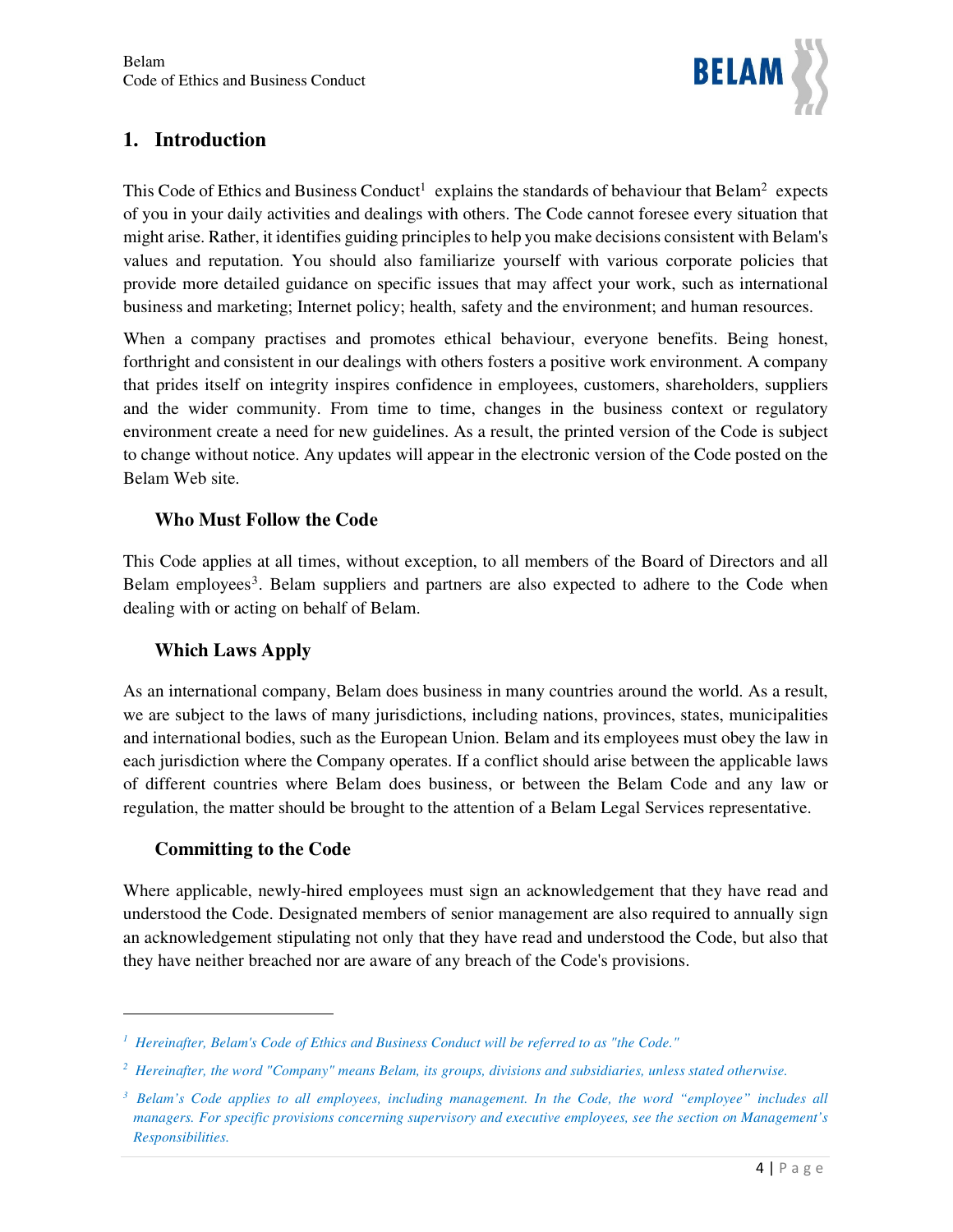

## **Policies and Procedures of the Company**

Each business group or division issues its own set of policies and procedures, in line with Belam's corporate policies. Employees have an obligation to follow those policies and procedures in addition to those described in this Code.

Belam's Code applies to all employees, including management. In the Code, the word "employee" includes all managers. For specific provisions concerning supervisory and executive employees, see the section on Management's Responsibilities.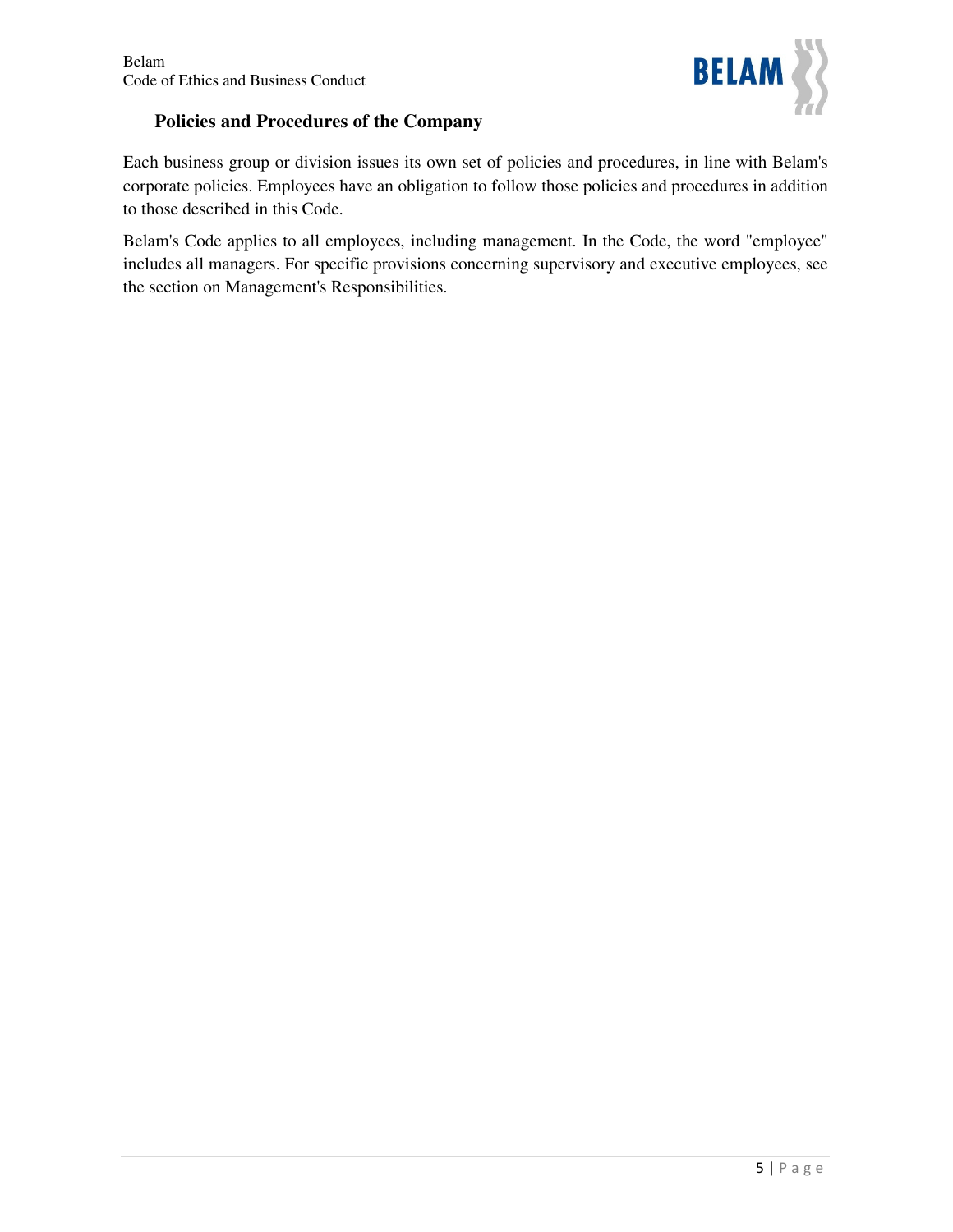

# **2. Our Responsibilities**

The key responsibilities associated with this Code are understanding and compliance. The Code makes Belam's expectations of employees and management clear and explicit.

## **Employees**

As an employee, you are expected to:

- assume personal responsibility for performing your duties with fairness and integrity;
- agree to do your part to achieve Belam's objectives to the best of your abilities, while making decisions consistent with the Code, and without compromise;
- have a basic understanding of the Code and review it from time to time. You should also have a detailed knowledge of its provisions that apply specifically to your job; and
- consult your supervisor or one of the Belam contacts listed below if you have any questions about the Code.

If you become aware of a possible violation of the Code, you are expected to :

- act promptly and in good faith by raising it with your supervisor or one of the other contacts listed below;
- take your concern beyond your supervisor to one of the other contacts listed below if the suspected breach you have reported was not resolved; and
- be prepared to cooperate in Belam investigations regarding violations of the Code.

## **Management**

The responsibilities of Belam managers include and go beyond those of other employees. As a manager, you are expected to:

- know the Code in detail and actively promote it in the workplace;
- lead by providing a model of high standards of ethical conduct, creating a work environment reflecting the content and the spirit of the Code;
- be vigilant in preventing, detecting and responding to any violations of the Code;
- protect those who report violations; and
- work with the Belam Quality and Safety Department to distribute the Code to employees and collect the above-mentioned acknowledgments when required.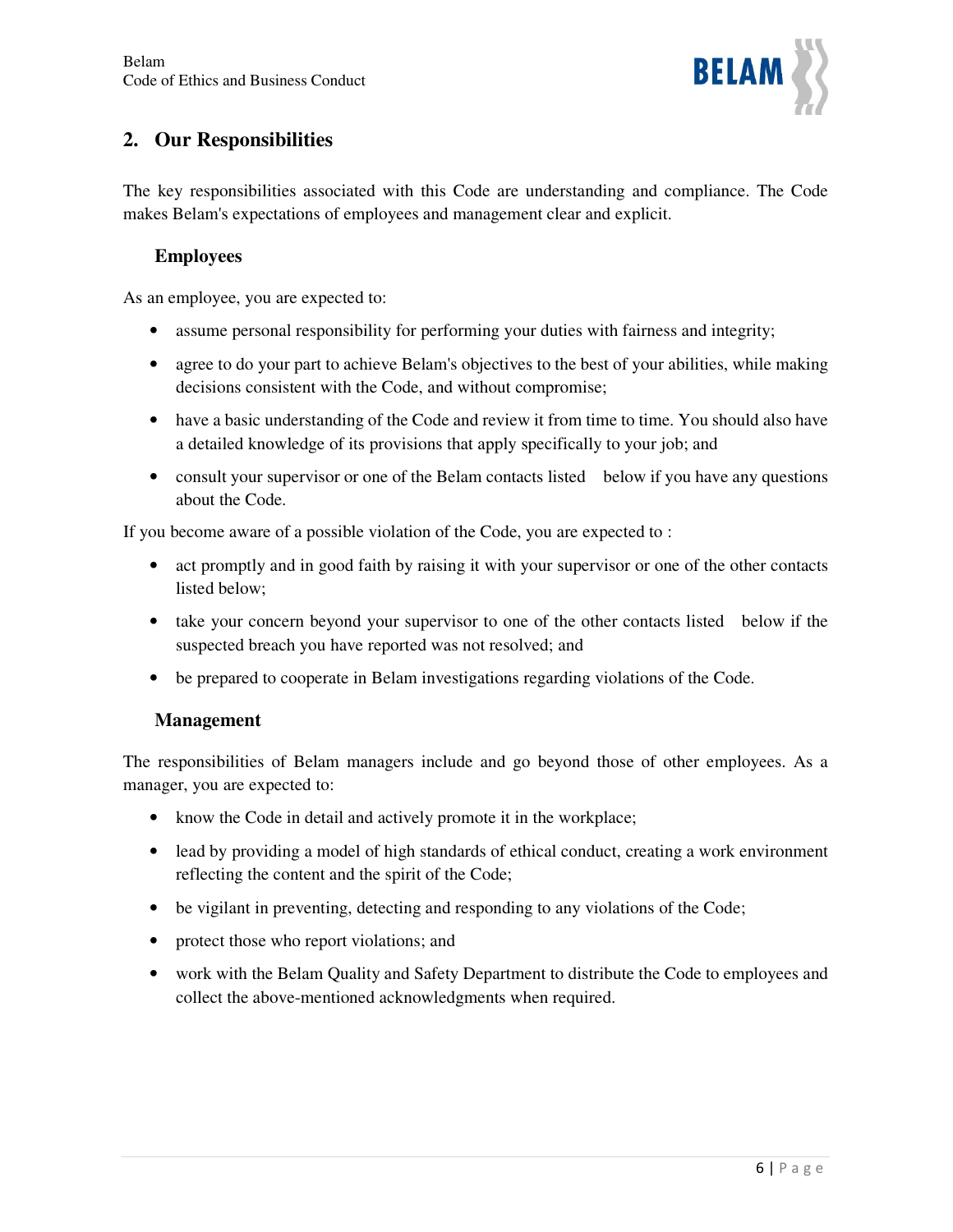

## **3. Belam Core Values**

All Belam policies, including this Code, stem from our Core Values. These common values must therefore inspire all our actions and decisions and provide a benchmark for everyone.

## **Our Core Values are:**

## **Integrity**

**We behave with integrity and in an ethical manner in everything we do and say**, thereby earning and maintaining the trust and respect of customers, shareholders, suppliers, colleagues, partners and communities.

## **Commitment to Excellence**

**Our commitment is to demonstrate excellence in all spheres of our work** and in our interactions with customers, shareholders, suppliers, colleagues, partners and communities. In addition, we commit to exercising judgment, professionalism, rigour, self-discipline, perseverance and team spirit.

## **Customer Orientation**

**We promote a customer-centered culture** that emphasizes outstanding service and meets our commitments at every level of our organization.

## **Shareholder Focus**

**We are focused on creating sustainable shareholder value** through developing profitable products and projects, and soundly managing the business for the benefit of customers, shareholders, suppliers, colleagues, partners and communities.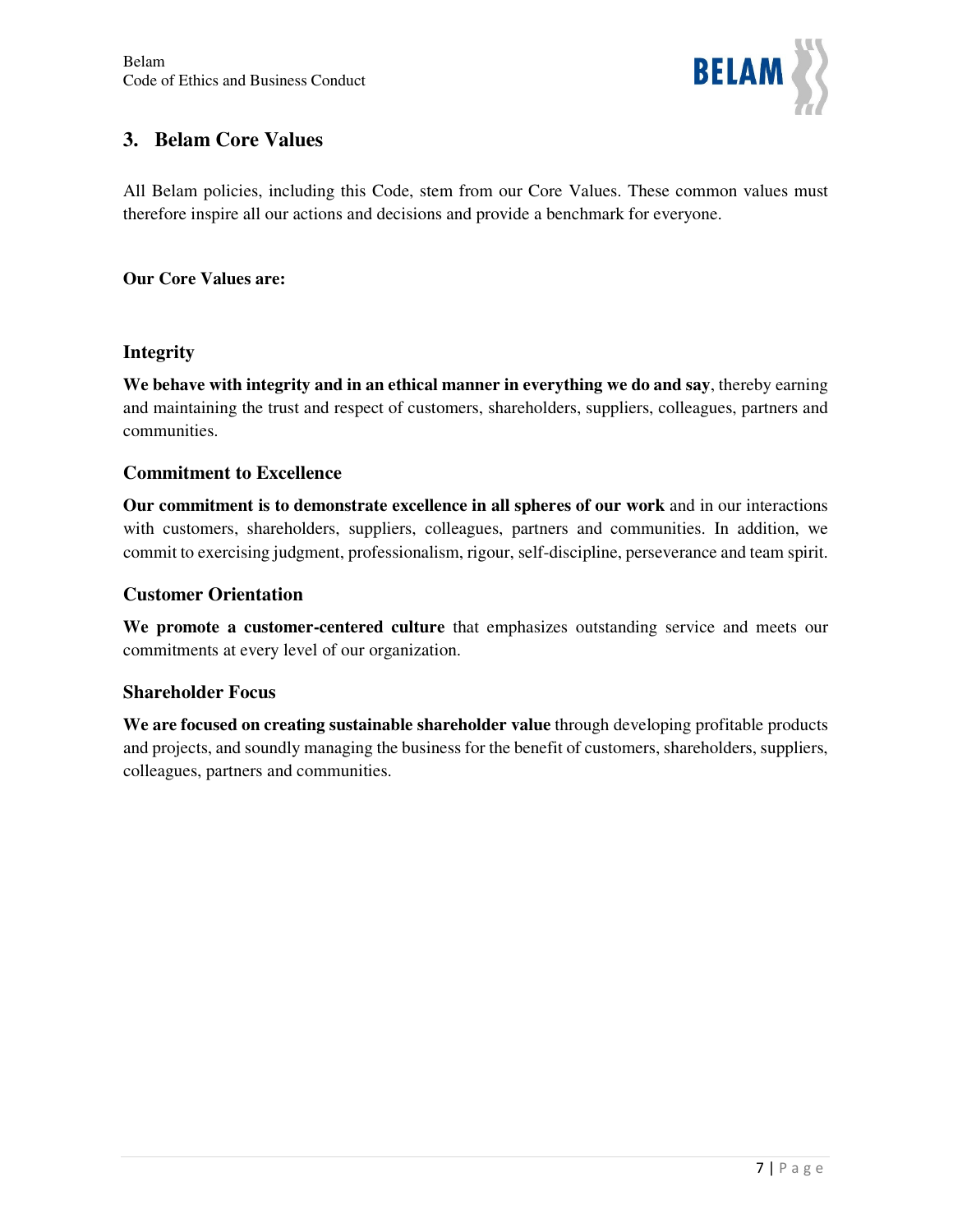

# **4. Code of Ethics & Business Conduct**

The Belam Code addresses ethical conduct in relation to the work environment, business practices and relationships with external stakeholders.

## **Work Enviromnent**

## **Employment Practices**

Belam treats all employees fairly, ethically, respectfully and with dignity. The Company offers equal employment opportunities without regard to any distinctions based on age, gender, sexual orientation, disability, race, religion, citizenship, marital status, family situation, country of origin or other factors, in accordance with the laws and regulations of each country where it does business.

## **Harassment and Personal Security**

Belam policies protect employees from harassment, bullying and victimization in the workplace, including all forms of sexual, physical and psychological abuse. As an employee, you are entitled to, and are expected to preserve, a positive, harmonious and professional work environment.

## **Health, Safety and the Environment**

The occupational health and safety of employees and environmental protection are priorities at Belam, where they are regarded as a fundamental corporate social responsibility. We strive to reduce the impact of our activities and of the performance of our products on the environment, and work towards a "total life-cycle" view in product design, while maintaining our competitiveness.

Belam and its employees comply with all applicable laws and regulations. We adopt standards, procedures, contingency measures and management systems to ensure that our operations are managed safely, ecologically and in a sustainable way.

To protect their own safety as well as that of their colleagues and communities, employees undertake not to work under the influence of any substance that could impair their judgment or interfere with the effective and responsible performance of their duties.

## **Business Practices**

## **Company Property**

Company property should only be used for legitimate business purposes. Belam employees are expected to take good care of company property and not expose it to loss, damage, misuse or theft.

#### **Intellectual Property**

Intellectual property comprises trademarks, domain names, patents, industrial designs, copyrights and trade secrets. Employees have a duty to protect Belam's intellectual property, just as they have the obligation to respect that of others. Subject to applicable laws, any inventions or discoveries made by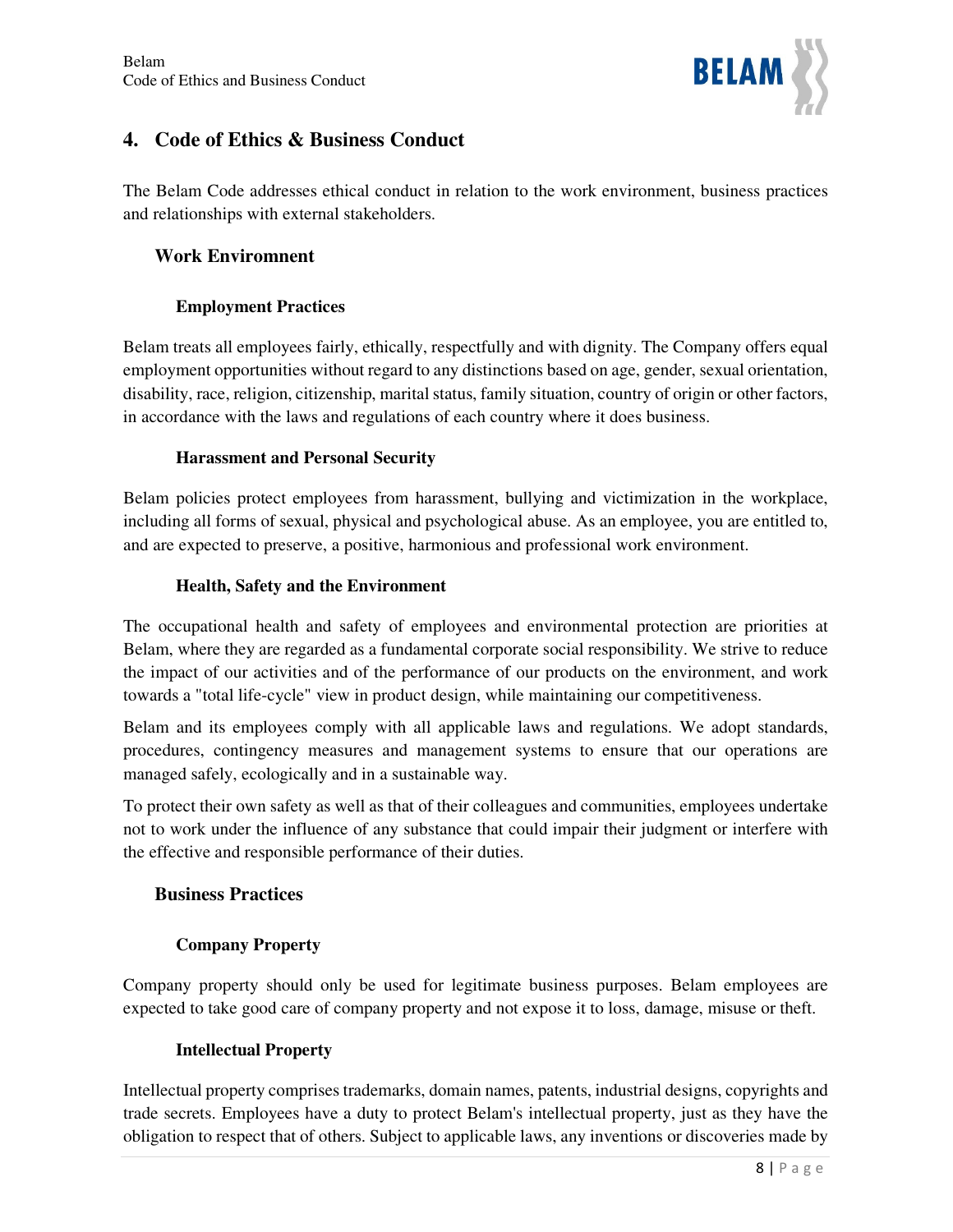

employees during the course of their work are Belam's property.

Intellectual property is considered confidential information. Therefore, it is covered by the nondisclosure guidelines set out in the "Confidential Information" section of this Code.

#### **Books and Records**

Belam's books and records are complete, fair and accurate and comply with all legal reporting requirements. Supported by Belam's systems of internal controls, they reflect all assets, liabilities, transactions and events and conform to required accounting principles.

Belam employees manage, store, archive and dispose of books and records - both print and electronic - according to established policies and legal requirements.

#### **Communications**

As a Belam employee, you should be truthful and straightforward in your dealings and not intentionally mislead colleagues, customers or suppliers. Use appropriate, professional language, both in written documents and public conversations.

Communications with the media, the investment community and regulators are the responsibility of designated Company spokespersons. Inquiries received by an employee must be referred to an authorized spokesperson.

#### **Electronic Mail and Internet Usage**

Belam's electronic mail and Internet systems are provided for business use. When using electronic mail, you should remember that it is susceptible to interception, creates a permanent record, can be printed or forwarded to others by the recipient and will likely be retained on the recipient's computer for a long time. Therefore, exercise the same care in sending electronic mail as in other written business communications. Never use Belam's Internet connection or computer equipment to access, transmit or download content that is inappropriate and does not meet business requirements.

#### **Gifts and Entertainment**

Employees, suppliers, partners and other third parties representing Belam must avoid giving or receiving gifts or entertainment if these might improperly influence the recipient's judgment or might be perceived to do so. Gifts can include goods, services, favours, loans, trips, accommodation or use of property, etc.

Sometimes in business, for example, in certain cultures, an exchange of gifts is appropriate. In such instances, the gifts should be reasonable, in good taste, and have token or nominal value. Employees must never give or accept gifts when prohibited from doing so by law or by the recipient's or donor organization's policies.

#### **Confidential Information**

Confidential information is information belonging to Belam that is not subject to public disclosure. Confidential information encompasses information produced by Belam or obtained in confidence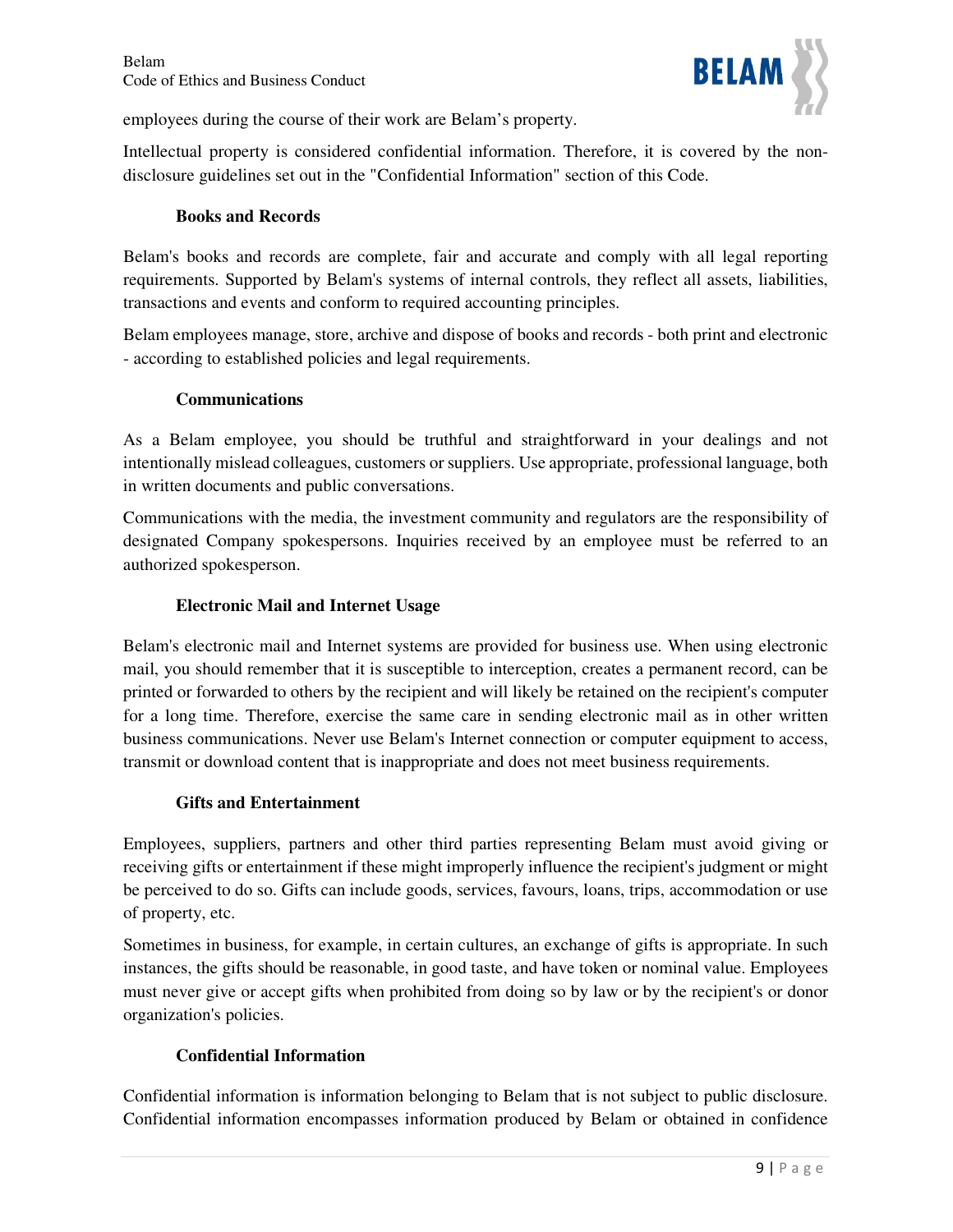

from a third party and covered by a non-disclosure agreement.

Examples of confidential information are financial data, strategic plans, intellectual property, information on bids, personal employee information, legal documents and information on customers and suppliers.

Do not divulge confidential information to anyone other than the person or persons for whom it is intended, unless authorized or legally required to do so. This includes confidential information provided by suppliers and customers. Employees agree to maintain such confidentiality at all times, even after leaving the employ of Belam.

Employees should also exercise caution to avoid misusing or inadvertently disclosing confidential information. This includes:

- keeping electronic and paper documents and files containing confidential information in a safe place;
- not discussing confidential matters where they could be overheard, for example, in public places such as elevators, hallways, restaurants, airplanes and taxis;
- exercising caution when discussing confidential matters on wireless telephones or other wireless devices;
- transmitting confidential documents by electronic devices, such as by fax or e-mail, only when it is reasonable to believe this can be done under secure conditions; and
- avoiding unnecessary copying of confidential documents.

## **Securities Laws and Insider Trading**

It is illegal for anyone who has material information about a public corporation that has not been made public to buy, sell or trade in securities of said corporation, or to pass on undisclosed material information to anyone else. Material information is defined as any information relating to a company that, if disclosed, could reasonably be expected to influence investors, or to affect the market price of the company's shares. Examples of this type of information include:

- unpublished financial information, including quarterly or annual financial results not yet disclosed to the public;
- a major corporate acquisition, disposition or joint venture;
- a significant change in senior management or to the Board of Directors of the Company; and
- obtaining or losing a significant contract.

Therefore, if you have any knowledge of undisclosed material information about the Company, you are prohibited from trading in Belam securities until the information has been fully disclosed to the public and a reasonable period of time has passed for the information to be widely disseminated by way of a press release. Securities include common shares, preferred shares or bonds. Similarly, if you have knowledge of undisclosed material information about third parties, such as customers, vendors and suppliers, you are prohibited from trading in securities of that third party until the information has been fully disclosed and a reasonable period of time has elapsed.

Under no circumstances shall any employee engage in hedging activity or in any form of transactions of publicly-traded options on Belam securities, or of any other form of derivatives relating to Belam securities, including "puts" and "calls." No employee of Belam shall sell Belam securities that he or she does not own (a "short sale").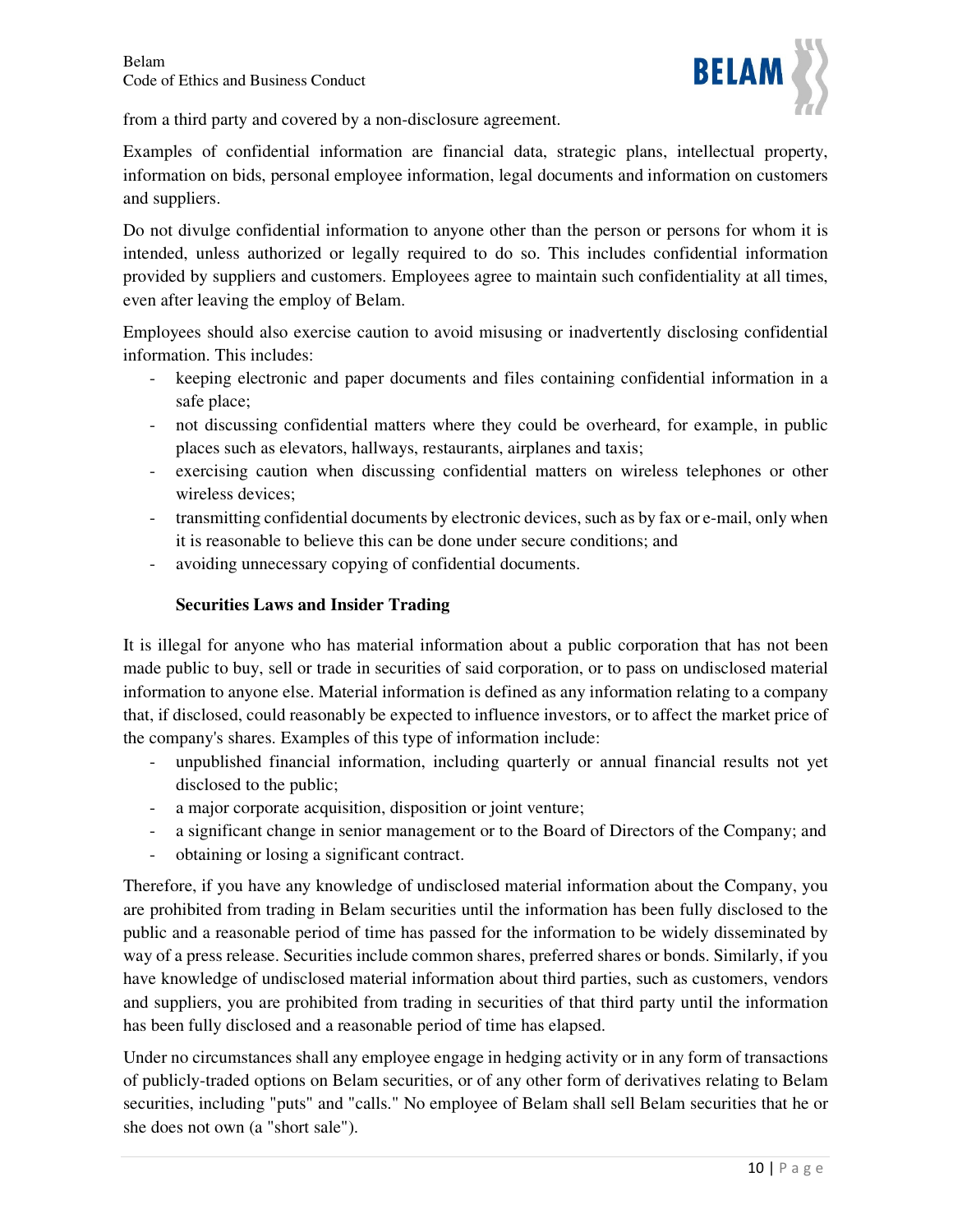

All employees are absolutely prohibited from conveying undisclosed material information (known as "tipping") about Belam to anyone, including outside professional advisors, other employees of Belam or members of their families, unless doing so in the necessary course of Belam business.

Since it may be extremely difficult to distinguish between information that is "material information," as defined above, and information that is not, and in order to avoid the appearance of possible impropriety, as an employee, you are required to comply with the following rules:

- at all times, avoid recommending the purchase or the sale of the securities of Belam to third parties;
- if, as an employee, you wish to buy, sell or trade in securities of Belam for yourself or otherwise, the Company strongly suggests that you do so only during a trading period of 25 calendar days, starting the fifth working day following the publication of Belam's quarterly or annual financial reports; and
- it is understood however that at all times, even during this 25-day period, you cannot trade in securities of Belam if you are aware of, or have access to, any undisclosed material information as defined above, or if Belam has provided notice to its employees under its corporate Disclosure Policy that trading in Belam securities is prohibited.

## **Conflicts of Interest**

Avoid conflicts of interest, whether real or perceived, in the performance of your duties. A conflict of interest is considered to be any situation or arrangement where your personal activities or interests conflict with your responsibilities to Belam.

Do not put yourself in a position where there is or could be an obligation to any third party who might benefit from such situation at the expense of Belam. Your actions must never lead to personal gain to the detriment of Belam's stated business interests.

Situations of conflict of interest can also arise when you take on outside work that could compromise the diligent performance of your duties for Belam. Should such a situation arise, you are encouraged to discuss it with your supervisor to assess the impact the outside work could have on your duties for Belam.

#### **Illegal and Improper Payments**

Belam employees, suppliers, partners and other third parties are strictly prohibited from offering or taking any form of illegal or improper payment. Belam funds and assets must never be used for any unlawful purpose. As an employee, you must never approve, authorize or make any payment, gift or favour to any person in a position of authority, such as a government or corporate official, in order to obtain favourable treatment in negotiations or the awarding of contracts, or any other dealings.

#### **Anti-Corruption Laws**

Belam complies with anti-corruption legislation in all jurisdictions where it operates. Belam employees, suppliers, partners and other third parties (such as agents) must never make or approve an illegal payment to anyone, under any circumstances. If you are authorized to deal with third-party agents, you must comply with Belam Policy Concerning Practices in International Business and Marketing.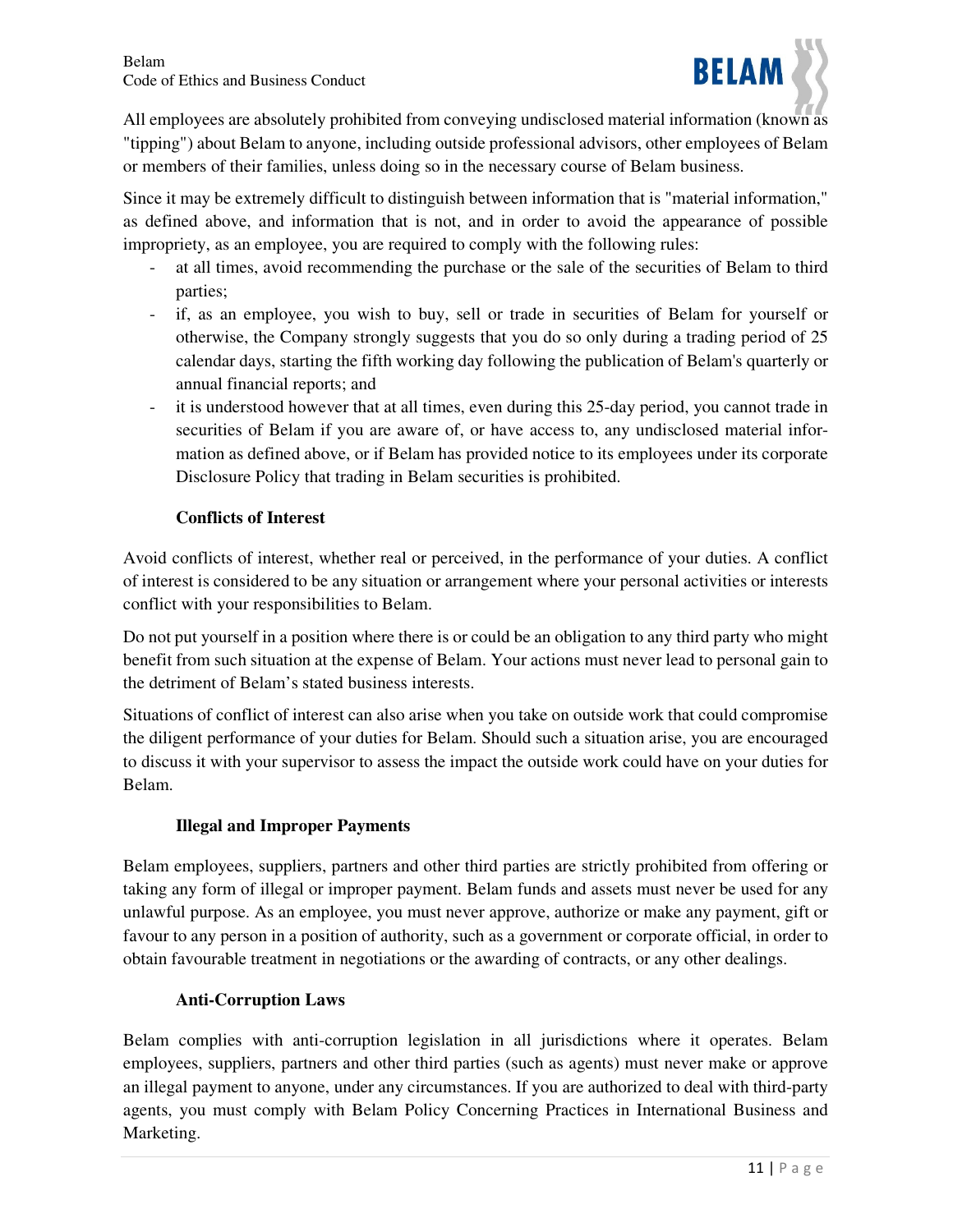

## **Political Activity**

As a Belam employee, you may, subject to applicable laws, engage in legitimate political activity, as long as it is carried out on your own time and without using Belam property. You may seek election or other political office, but you must notify your supervisor to discuss the impact your involvement may have on your duties at Belam. You may express your views on public or community issues of importance but it must be clear at all times that the views expressed are not those of Belam.

Belam and its employees abide by all laws and regulations governing political contributions in every jurisdiction where the Company does business.

## **Relationships with External Stakeholders**

## **Customers**

Belam is committed to meeting the needs of its customers and strives to provide high-quality services and products. In customer relationships, employees behave in an ethical fashion. Sensitive, private or confidential customer information is safeguarded according to Belam's standards, with access restricted to those who have a need to know.

## **Suppliers, Partners and Third Parties**

Belam suppliers, partners and other third parties must know and agree to comply with the Code. All agreements with suppliers, partners and third parties must be in writing and must specify the goods and services to be provided and the fees to be paid. Such agreements must be in line with reasonable competitive and market practices, the principles established in this Code and relevant corporate policies.

#### **Competition**

Belam employees and suppliers, partners and third parties must never employ unethical or illegal practices to collect competitive intelligence. Belam complies with antitrust laws wherever it does business. In general, we must guard against:

- price-fixing or arranged market segmentation; or
- monopolistic behaviour that aims to reduce competition.

#### **Governments**

Given its international and diversified nature, Belam is subject to a great variety of national and local laws and regulations. The Company and its employees and partners comply with all legal and contractual obligations in dealing with the various governments and regulatory agencies with which they are in contact. Employees and partners of Belam who deal with government officials and negotiate contracts are responsible for knowing and complying with all applicable laws and regulations, including those pertaining to lobbying activities.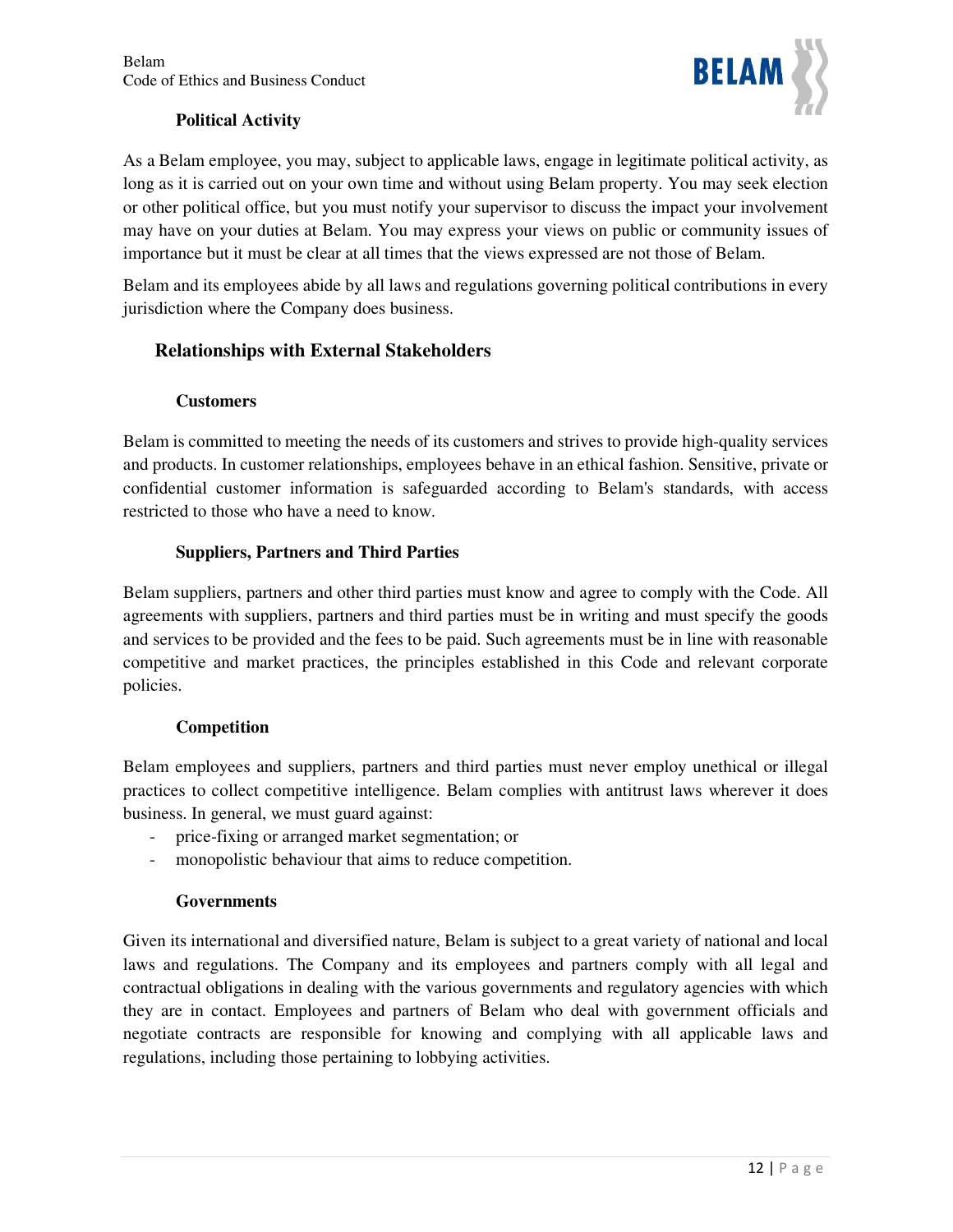

## **5. Governance of the Code**

Belam has implemented a structure of governance to ensure that the principles of the Code are promoted throughout the organization and that the Code is managed effectively.

## **Reporting Violations**

Any individual in the employ of Belam, or any customer, supplier, partner or other third party, who becomes aware of a possible violation of the Code, or of a violation of the law by the Company or any of its employees, has an important duty to report it. While it is natural to have misgivings about raising such a concern, you are strongly encouraged to do so, as remaining silent could have serious negative consequences for the Company.

#### **When an Action is Unethical**

When in doubt about a decision that involves workplace ethics, ask yourself the following questions. If the answer(s) makes you feel uncomfortable, the proposed action might not be appropriate.

- Is my action in line with the Belam Code?
- Is my action legal?
- Is my action honest and fair?
- How would my family, friends and neighbours react if they knew about my action?
- Would customers or shareholders approve of my action?

#### **Who to Contact**

If you have questions, need guidance or have grounds to believe that a provision of this Code has been breached, or that you may have breached the Code, you should promptly speak to one of the following:

- your supervisor;
- your Human Resources representative;
- your Legal Services representative;
- an Internal Audit representative; or
- the next level of management.

Generally, your supervisor should be able to resolve the issue rapidly. If you report a violation and it is not investigated, raise it with one of the other contacts listed above.

Belam employees, customers, suppliers, partners and other third parties can also raise concerns with Belam's Management:

#### *By regular mail*

94 Gertrudes Str. Riga, LV-1009, Latvia

#### *By telephone*

Phone: +371 67013400

#### *By e-mail*